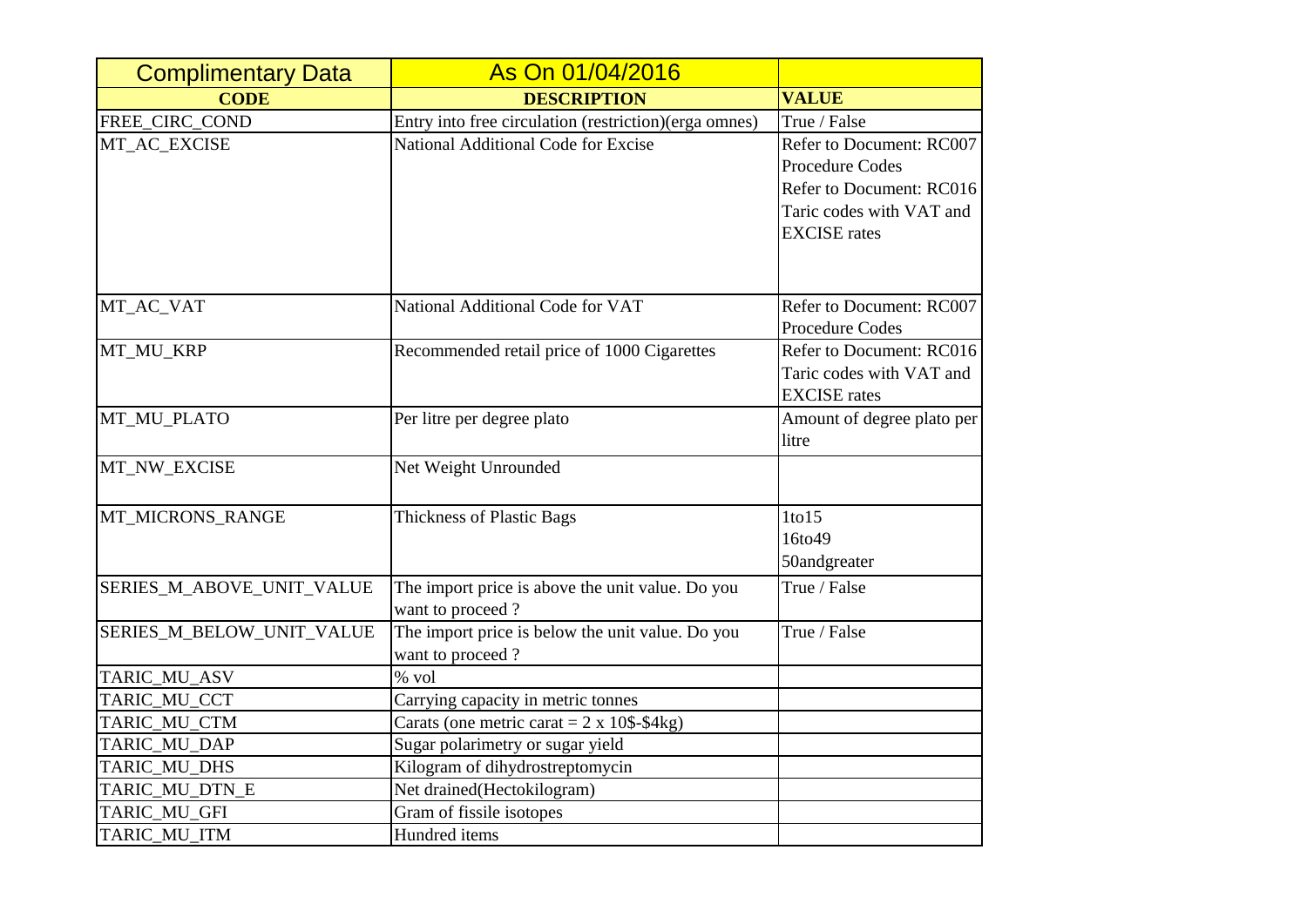| TARIC_MU_KAC   | Kilogram net of acesulfame potassium             |  |
|----------------|--------------------------------------------------|--|
| TARIC_MU_KCC   | Kilogram of choline chloride                     |  |
| TARIC_MU_KCL   | Tonne of potassium chloride                      |  |
| TARIC_MU_KGM_A | Kilogram of total alcohol                        |  |
| TARIC_MU_KGM_E | Net drained weight (Kilograms)                   |  |
| TARIC_MU_KGM_F | Common wheat(Kilogram)                           |  |
| TARIC_MU_KGM_I | Weight of biodiesel content (Kilograms)          |  |
| TARIC_MU_KGM_J | Fuel content in kilograms                        |  |
| TARIC_MU_KGM_K | Bioethanol content per 1000 kgs (Kilograms)      |  |
| TARIC_MU_KGM_L | Live weight(Kilogram)                            |  |
| TARIC_MU_KGM_M | Net dry matter(Kilogram)                         |  |
| TARIC_MU_KGM_P | Lactic matter(Kilogram)                          |  |
| TARIC_MU_KGM_S | White sugar(Kilogram)                            |  |
| TARIC_MU_KGM_T | Dry lactiv matter(Kilogram)                      |  |
| TARIC_MU_KGM_Z | Weight per 1 % by weight of sucrose (Kilograms)  |  |
| TARIC_MU_KMA   | Kilogram of methylamines                         |  |
| TARIC_MU_KNI   | Kilogram of nitrogen                             |  |
| TARIC_MU_KNS   | Kilogram of hydrogen peroxide                    |  |
| TARIC_MU_KPH   | Kilogram of potassium hydroxide (caustic potash) |  |
| TARIC_MU_KPO   | Kilogram of potassium oxide                      |  |
| TARIC_MU_KPP   | Kilogram di diphosphorus pentaoxide              |  |
| TARIC_MU_KSD   | Kilogram of substance 90 % dry                   |  |
| TARIC_MU_KSH   | Kilogram of sodium hydroxide                     |  |
| TARIC_MU_KUR   | Kilogram of uranium                              |  |
| TARIC_MU_KWH   | Kilowatts hour                                   |  |
| TARIC_MU_LTR   | Volume (Litres)                                  |  |
| TARIC_MU_LTR_A | Total alcohol(litre(s))                          |  |
| TARIC_MU_MTK   | Square metre                                     |  |
| TARIC_MU_MTQ   | Cubic meter                                      |  |
| TARIC_MU_MTR   | Metre                                            |  |
| TARIC_MU_NAR   | Number of items                                  |  |
| TARIC_MU_NAR_B | Number of items(Per Flask)                       |  |
| TARIC_MU_NCL   | Number of cells                                  |  |
| TARIC_MU_NPR   | Number of pairs                                  |  |
| TARIC_MU_TJO   | Terajoule (gross calorific value)                |  |